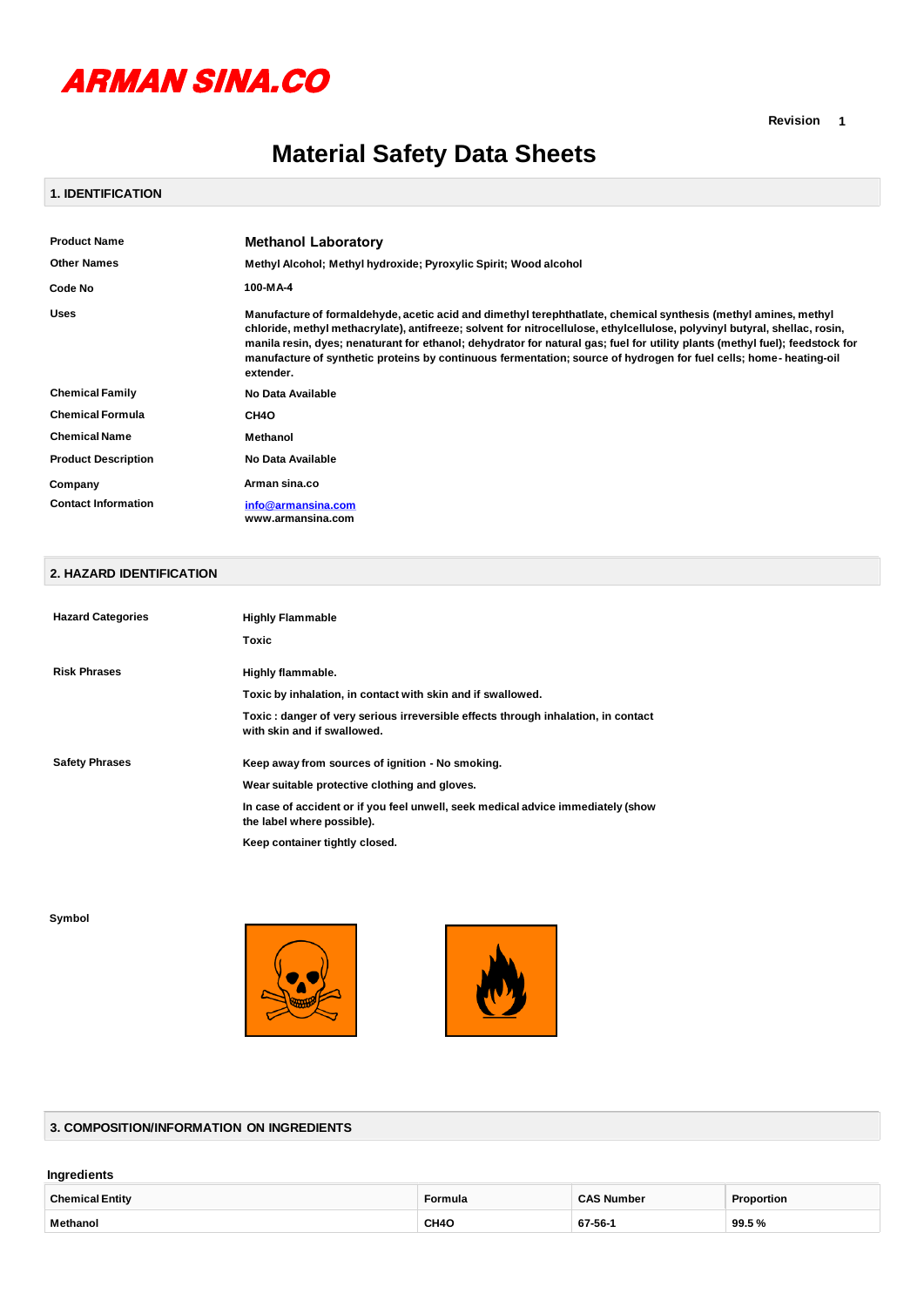## **4. FIRST AID MEASURES**

# **Description of necessary measures according to routes of exposure**

| <b>Swallowed</b>                                    | Rinse mouth with water. Do NOT induce vomiting. Seek immediate medical attention. Do NOT delay.                                                                                                                                                                                                                                                            |
|-----------------------------------------------------|------------------------------------------------------------------------------------------------------------------------------------------------------------------------------------------------------------------------------------------------------------------------------------------------------------------------------------------------------------|
| Eve                                                 | If in eyes, hold eyelids apart and flush continuously with running water. Continue flushing until advised to stop by a                                                                                                                                                                                                                                     |
|                                                     | Poisons Information Centre, a doctor, or for at least 15 minutes. Seek immediate medical attention.                                                                                                                                                                                                                                                        |
| <b>Skin</b>                                         | If skin or hair contact occurs, remove contaminated clothing and flush skin and hair with running water. Continue<br>flushing with water until advised to stop by a Poisons Information Centre or a doctor. Seek immediate medical<br>attention.                                                                                                           |
| Inhaled                                             | If inhaled, remove from contaminated area. Apply artificial respiration if not breathing. Seek immediate medical<br>attention.                                                                                                                                                                                                                             |
| <b>Advice to Doctor</b>                             | Watch for toxic effects which may be delayed, including chemical pneumonitis.<br>Contact Poison Information Centre for antidote treatment with ethyl alcohol.<br>Central nervous system depression, and acidosis from methanol metabolites, including formaldehyde liver function<br>and optic nerve, and other effects should be treated symptomatically. |
| <b>Medical Conditions Aggravated</b><br>by Exposure | No information available on medical conditions aggravated by exposure to this product.                                                                                                                                                                                                                                                                     |

# **5. FIRE FIGHTING MEASURES**

| <b>General Measures</b>                    | Evacuate area and contact emergency services.                                                                                                                                                                               |
|--------------------------------------------|-----------------------------------------------------------------------------------------------------------------------------------------------------------------------------------------------------------------------------|
|                                            | Remain upwind and notify those downwind of hazard. Keep out of low areas.<br>Eliminate all ignition sources including cigarettes, open flames, spark producing switches/tools, heaters, naked lights,                       |
|                                            | pilot lights, mobile phones etc. when handling.                                                                                                                                                                             |
|                                            | Earth containers when dispensing fluids.                                                                                                                                                                                    |
|                                            | Move fire exposed containers from fire area if it can be done without risk.                                                                                                                                                 |
| <b>Flammability Conditions</b>             | Extremely flammable liquid and Vapour.                                                                                                                                                                                      |
| <b>Extinguishing Media</b>                 | Dry agent, carbon dioxide, foam or water fog. Prevent contamination of drains or waterways.                                                                                                                                 |
|                                            | Alcohol resistant foam is the preferred firefighting medium.                                                                                                                                                                |
|                                            | Use waterfog to cool intact containers and nearby storage areas.                                                                                                                                                            |
| <b>Fire and Explosion Hazard</b>           | Vapour may form explosive mixtures with air.                                                                                                                                                                                |
|                                            | Vapours are heavier than air and may travel some distance to an ignition source and flash back.                                                                                                                             |
| Hazardous Products of<br><b>Combustion</b> | May evolve toxic gases (carbon oxides, hydrocarbons) when heated to decomposition.                                                                                                                                          |
| <b>Special Fire Fighting Instructions</b>  | Do NOT allow fire fighting water to reach waterways, drains or sewers. Store fire fighting water for treatment.                                                                                                             |
| <b>Personal Protective Equipment</b>       | Fire fighters should wear a positive-pressure self-contained breathing apparatus (SCBA) and protective fire fighting<br>clothing (includes fire fighting helmet, coat, trousers, boots and gloves) or chemical splash suit. |
| <b>Flash Point</b>                         | $11^{\circ}$ C                                                                                                                                                                                                              |
| <b>Lower Explosion Limit</b>               | 6.7%                                                                                                                                                                                                                        |
| <b>Upper Explosion Limit</b>               | 36.5%                                                                                                                                                                                                                       |
| <b>Auto Ignition Temperature</b>           | No Data Available                                                                                                                                                                                                           |
| <b>Hazchem Code</b>                        | <b>WE</b>                                                                                                                                                                                                                   |
|                                            |                                                                                                                                                                                                                             |

## **6. ACCIDENTAL RELEASE MEASURES**

| <b>General Response Procedure</b>                     | Avoid accidents, clean up immediately.<br>Increase ventilation.<br>Avoid walking through spilled product as it is slippery when spilled.<br>Use clean, non-sparking tools and equipment.<br>Contact emergency services where appropriate.                             |
|-------------------------------------------------------|-----------------------------------------------------------------------------------------------------------------------------------------------------------------------------------------------------------------------------------------------------------------------|
| <b>Clean Up Procedures</b>                            | Contain spillage, then cover / absorb spill with non-combustible absorbent material (vermiculite, sand, or similar).<br>When saturated collect material, transfer to suitable, labelled, dry chemical-waste containers and dispose of promptly<br>as hazardous waste. |
| Containment                                           | Stop leak if safe to do so. Isolate the area.                                                                                                                                                                                                                         |
| <b>Environmental Precautionary</b><br><b>Measures</b> | Do NOT let product reach drains or waterways. If product does enter a waterway, advise the Environmental<br>Protection Authority or your local Waste Management.                                                                                                      |
| <b>Evacuation Criteria</b>                            | Evacuate all unnecessary personnel.                                                                                                                                                                                                                                   |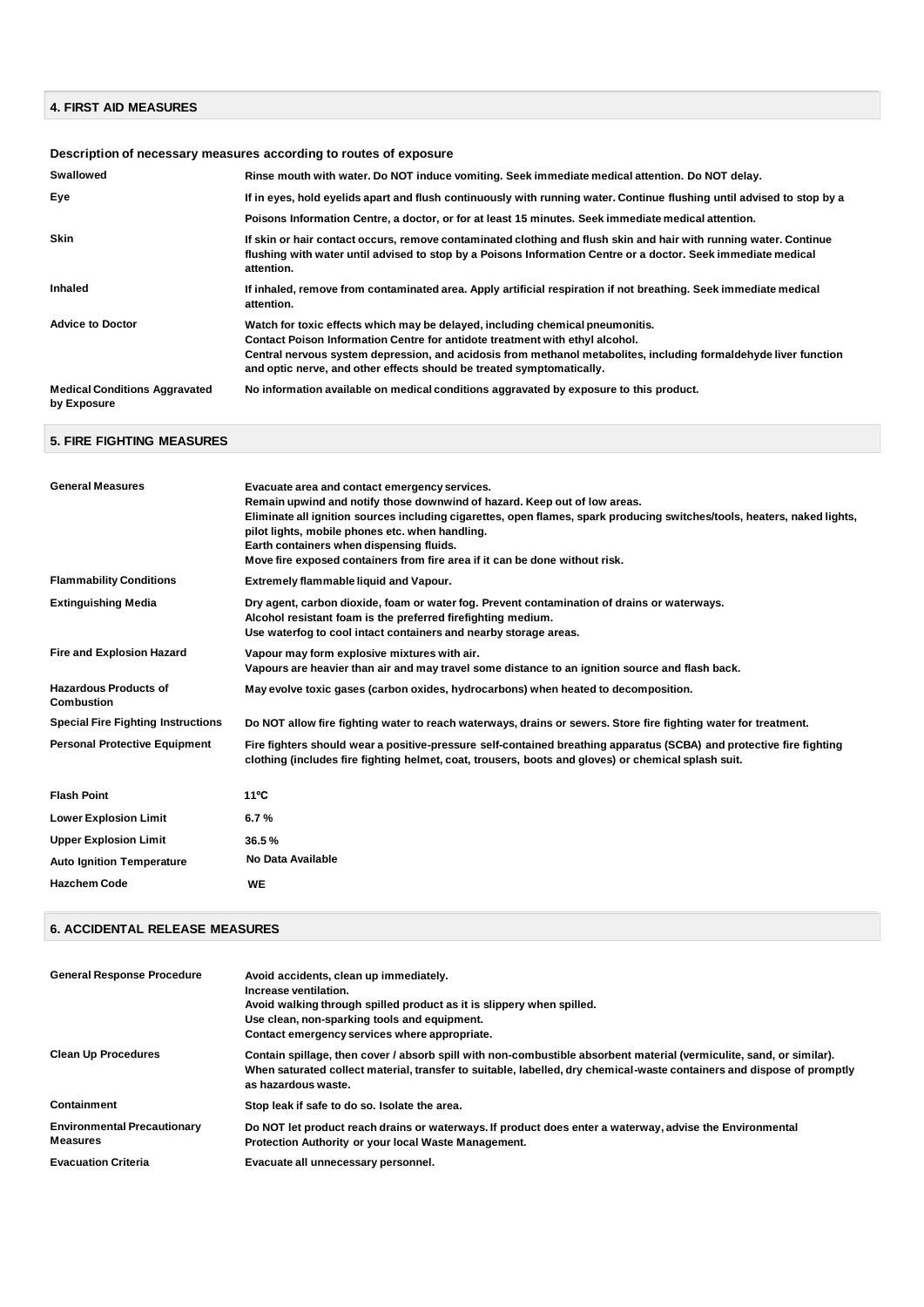## **7. HANDLING AND STORAGE Handling Ensure an eye bath and safety shower are available and ready for use. O bserve good personal hygiene practices and recommended procedures. Wash thoroughly after handling. Take precautionary measures against static discharges by bonding and grounding equipment. Avoid contact with eyes, skin and clothing. Do not inhale product vapours. Avoid prolonged or repeated exposure. Before use carefully read the product label. Prohibit eating, drinking and smoking in contaminated areas. Storage Store in a cool, dry, well-ventilated area. Keep containers tightly sealed when not in use. Inspect regularly for deficiencies such as damage or leaks. Protect against physical damage. Ground and bond storage containers. Store away from incompatible materials as listed in section 10. Store removed from oxidising agents, acids, alkalis, heat or ignition sources and foodstuffs. Large storage areas should have appropriate fire protection systems. This product has a UN classification of 1230, Dangerous Goods Class 3 (flammable), and Subsidiary Risk 6 (toxic) according to the Australian Code for the Transport of Dangerous Goods By Road and Rail. Container Store in original packaging as approved by manufacturer.**

#### **8. EXPOSURE CONTROLS / PERSONAL PROTECTION**

| General                              | The following exposure standard has been established by The Australian Safety and Compensation Council (ASCC);<br>Methanol CAS 67-56-1: TWA = 200ppm (262mg/m3) STEL = 250ppm (328mg/m3) 'Sk' Notice.                                                                                                                                                                                                                                                                                                                                                                                                                                                                                                    |
|--------------------------------------|----------------------------------------------------------------------------------------------------------------------------------------------------------------------------------------------------------------------------------------------------------------------------------------------------------------------------------------------------------------------------------------------------------------------------------------------------------------------------------------------------------------------------------------------------------------------------------------------------------------------------------------------------------------------------------------------------------|
|                                      | NOTE: The exposure value at the TWA is the average airborne concentration of a particular substance when<br>calculated over a normal 8 hour working day for a 5 day working week. 'Sk' Notice - Absorption through the skin may<br>be a significant source of exposure. The exposure standard is invalidated if such contact should occur.<br>These exposure standards are guides to be used in the control of occupational health hazards. All atmospheric<br>contamination should be kept to as low a level as is workable. These exposure standards should not be used as fine<br>dividing lines between safe and dangerous concentrations of chemicals. They are not a measure of relative toxicity. |
| <b>Exposure Limits</b>               | No Data Available                                                                                                                                                                                                                                                                                                                                                                                                                                                                                                                                                                                                                                                                                        |
| <b>Biological Limits</b>             | Ingredient: Methanol<br><b>Reference: ACGIH BEI</b><br>Determinant: Methanol in urine<br><b>Sampling Time: End of shift</b><br><b>BEI: 15 mg/L</b>                                                                                                                                                                                                                                                                                                                                                                                                                                                                                                                                                       |
| <b>Engineering Measures</b>          | Avoid inhalation. Use in well ventilated areas. Where an inhalation risk exists, mechanical explosion proof extraction<br>ventilation is recommended. Flammable/explosive vapours may accumulate in poorly ventilated areas. Vapours are<br>heavier than air and may travel some distance to an ignition source and flash back. Maintain vapour levels below the<br>recommended exposure standard.                                                                                                                                                                                                                                                                                                       |
| <b>Personal Protection Equipment</b> | RESPIRATOR: Wear an approved respirator with suitable Type 'A' filter for organic gases and vapours. At high<br>vapour levels, wear an Air-line respirator (AS1715/1716).<br>EYES: Wear a faceshield and safety glasses and splash-proof goggles. (AS1336/1337).<br>HANDS: Wear PVC or neoprene gloves. (AS2161).<br>CLOTHING: Chemical-resistant coveralls, PVC splash apron and safety footwear (AS3765/2210).                                                                                                                                                                                                                                                                                         |
| <b>Work Hygienic Practices</b>       | No Data Available                                                                                                                                                                                                                                                                                                                                                                                                                                                                                                                                                                                                                                                                                        |

#### **9. PHYSICAL AND CHEMICAL PROPERTIES**

| <b>Physical State</b>  | Liguid                   |
|------------------------|--------------------------|
| Appearance             | Liguid                   |
| Odour                  | Alcohol odour            |
| Colour                 | <b>Clear, Colourless</b> |
| рH                     | No Data Available        |
| <b>Vapour Pressure</b> | 128 hpa                  |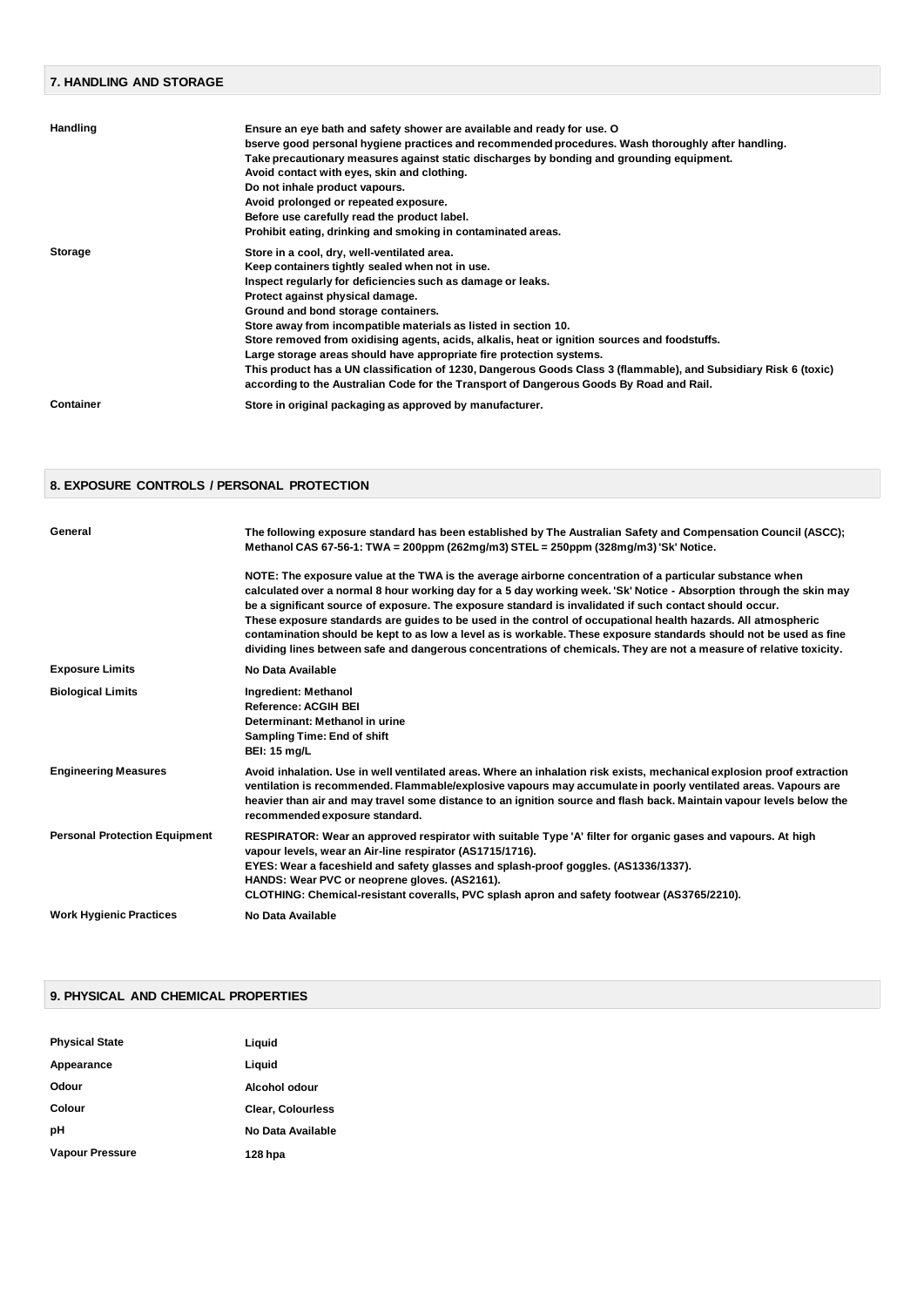| <b>Relative Vapour Density</b>                                                     | 1.11 Air = 1                                                                                    |
|------------------------------------------------------------------------------------|-------------------------------------------------------------------------------------------------|
| <b>Boiling Point</b>                                                               | 64.5 °C                                                                                         |
| <b>Melting Point</b>                                                               | -98 °C                                                                                          |
| <b>Freezing Point</b>                                                              | No Data Available                                                                               |
| <b>Solubility</b>                                                                  | Soluble                                                                                         |
| <b>Specific Gravity</b>                                                            | 0.79                                                                                            |
| <b>Flash Point</b>                                                                 | 11 °C                                                                                           |
| <b>Auto Ignition Temp</b>                                                          | No Data Available                                                                               |
| <b>Evaporation Rate</b>                                                            | No Data Available                                                                               |
| <b>Bulk Density</b>                                                                | No Data Available                                                                               |
| <b>Corrosion Rate</b>                                                              | No Data Available                                                                               |
| <b>Decomposition Temperature</b>                                                   | No Data Available                                                                               |
| <b>Density</b>                                                                     | No Data Available                                                                               |
| <b>Specific Heat</b>                                                               | No Data Available                                                                               |
| <b>Molecular Weight</b>                                                            | No Data Available                                                                               |
| <b>Net Propellant Weight</b>                                                       | No Data Available                                                                               |
| <b>Octanol Water Coefficient</b>                                                   | No Data Available                                                                               |
| <b>Particle Size</b>                                                               | No Data Available                                                                               |
| <b>Partition Coefficient</b>                                                       | No Data Available                                                                               |
| <b>Saturated Vapour Concentration</b>                                              | No Data Available                                                                               |
| Vapour Temperature                                                                 | No Data Available                                                                               |
| <b>Viscosity</b>                                                                   | No Data Available                                                                               |
| <b>Volatile Percent</b>                                                            | 100%                                                                                            |
| <b>VOC Volume</b>                                                                  | No Data Available                                                                               |
| <b>Additional Characteristics</b>                                                  | No Data Available                                                                               |
| <b>Potential for Dust Explosion</b>                                                | Product is a liquid.                                                                            |
| <b>Fast or Intensely Burning</b><br><b>Characteristics</b>                         | Vapours are heavier than air and may travel some distance to an ignition source and flash back. |
| <b>Flame Propagation or Burning</b><br><b>Rate of Solid Materials</b>              | No Data Available                                                                               |
| <b>Non-Flammables That Could</b><br><b>Contribute Unusual Hazards to a</b><br>Fire | No Data Available                                                                               |
| Properties That May Initiate or<br><b>Contribute to Fire Intensity</b>             | No Data Available                                                                               |
| <b>Vapours</b>                                                                     | Reactions That Release Gases or Vapours may form explosive mixtures with air.                   |
| <b>Release of Invisible Flammable</b><br><b>Vapours and Gases</b>                  | No Data Available                                                                               |

## **10. STABILITY AND REACTIVITY**

| <b>General Information</b>                        | Extremely flammable liquid and Vapour.                                                                                                   |
|---------------------------------------------------|------------------------------------------------------------------------------------------------------------------------------------------|
| <b>Chemical Stability</b>                         | No Data Available                                                                                                                        |
| <b>Conditions to Avoid</b>                        | No Data Available                                                                                                                        |
| <b>Materials to Avoid</b>                         | Incompatible with oxidising agents (eg. hypochlorites), acids (eg. nitric acid), alkalis (eg. hydroxides), heat and ignition<br>sources. |
| <b>Hazardous Decomposition</b><br><b>Products</b> | May evolve toxic gases (carbon oxides, hydrocarbons) when heated to decomposition.                                                       |
| <b>Hazardous Polymerisation</b>                   | No Data Available                                                                                                                        |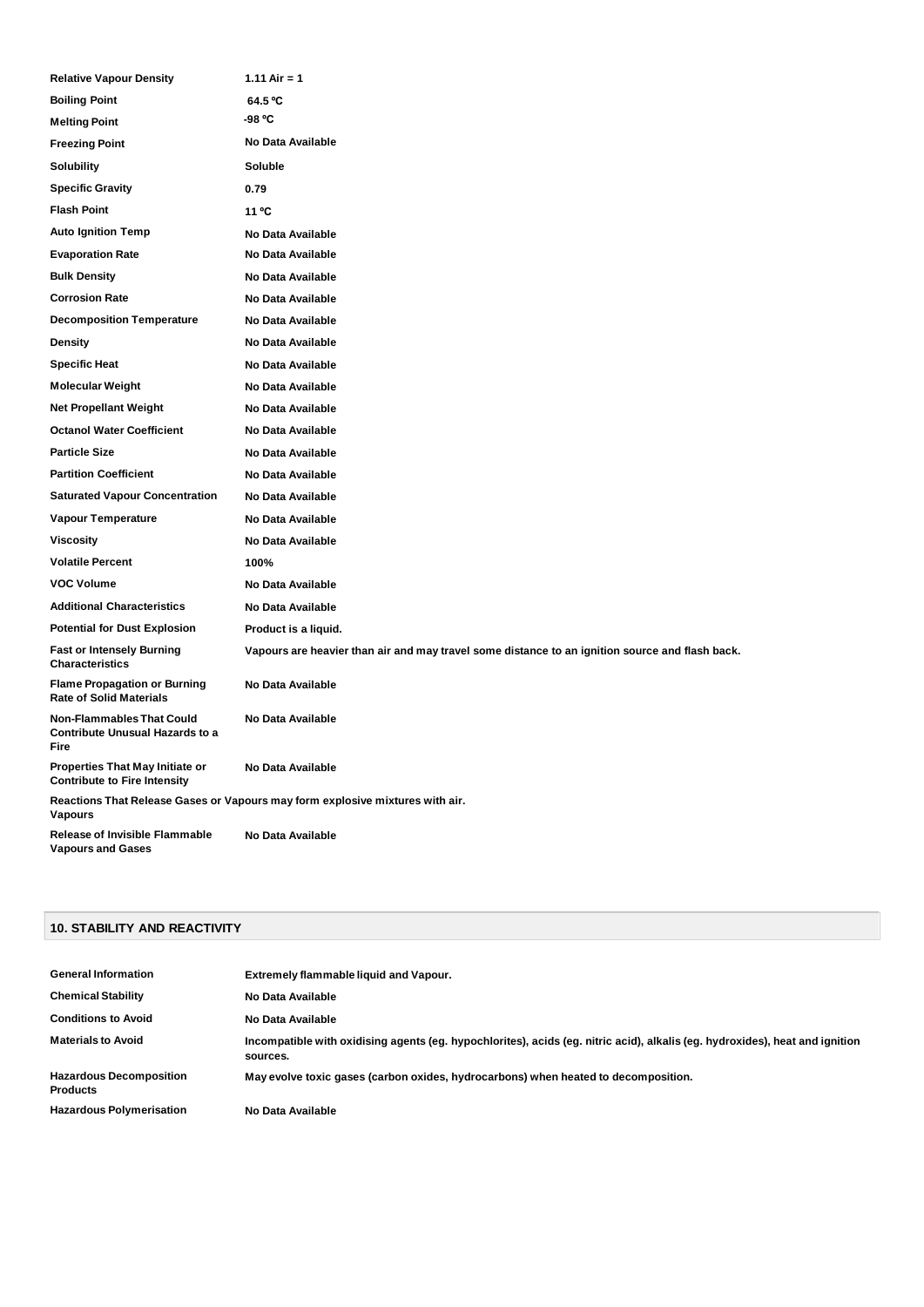#### **11. TOXICOLOGICAL INFORMATION**

| <b>General Information</b> | LC50 (inhalation) 50 g/m3/2 hours (mouse)                                                                                                                                                                                                                                                                                                                                                         |
|----------------------------|---------------------------------------------------------------------------------------------------------------------------------------------------------------------------------------------------------------------------------------------------------------------------------------------------------------------------------------------------------------------------------------------------|
|                            | LCLo (inhalation) 1000 ppm (monkey)                                                                                                                                                                                                                                                                                                                                                               |
|                            | LD50 (ingestion) 5628 mg/kg (rat)                                                                                                                                                                                                                                                                                                                                                                 |
|                            | LD50 (skin) 15,800 mg/kg (rabbit)                                                                                                                                                                                                                                                                                                                                                                 |
|                            | LDLo (ingestion) 143 mg/kg (human)                                                                                                                                                                                                                                                                                                                                                                |
|                            | LDLo (skin) 393 mg/kg (monkey)                                                                                                                                                                                                                                                                                                                                                                    |
|                            | TCLo (inhalation) 300 ppm human (visual effects)                                                                                                                                                                                                                                                                                                                                                  |
|                            | TDLo (ingestion) 3429 mg/kg (man-visual change)                                                                                                                                                                                                                                                                                                                                                   |
|                            | This product has the potential to cause adverse health effects.                                                                                                                                                                                                                                                                                                                                   |
|                            | Use safe work practices to avoid eye or skin contact and inhalation. Methanol primarily affects the central nervous<br>system, with symptoms of headache, nausea, vomiting and dizziness. Damage to the optic nerves may occur with<br>chronic or high level exposure, causing visual problems and possible blindness.                                                                            |
|                            | <b>Experimental teratogen</b>                                                                                                                                                                                                                                                                                                                                                                     |
| <b>Eyelrritant</b>         | Moderate irritant. Contact may result in watering of the eyes, stinging or blurred vision and sensitivity to light.                                                                                                                                                                                                                                                                               |
| Ingestion                  | Toxic if swallowed. Toxic : danger of very serious irreversible effects if swallowed. Ingestion can result in nausea,<br>vomiting, severe abdominal pain, back pain, central nervous system effects including optic nerve damage<br>(hyperaemia etc), convulsions, blindness, loss of consciousness and ultimately proceed to coma and death. See<br>"chronic" effects.                           |
| <b>Inhalation</b>          | Toxic y inhalation. Toxic : danger of very serious irreversible effects through inhalation. Over exposure to vapours<br>may result in mucous membrane irritation of the respiratory tract. Inhalation of vapour may result in headache,<br>nausea, central nervous system effects and visual impairment, possibly blindness. Continued exposure can result in<br>health effects as per ingestion. |
| <b>Skinlrritant</b>        | Toxic in contact with skin. Toxic: danger of very serious irreversible effects in contact with skin. Irritant. Contact may<br>result in drying and defatting of the skin. May be absorbed through skin with harmful effects.                                                                                                                                                                      |
| <b>Carcinogen Category</b> | No Data Available                                                                                                                                                                                                                                                                                                                                                                                 |
|                            |                                                                                                                                                                                                                                                                                                                                                                                                   |

## **12. ECOLOGICAL INFORMATION**

| Ecotoxicity                      | <b>Aquatic toxicity:</b><br>Arthropoda toxicity No effect level (Daphnia) is 10 g/L/48 hours.<br>Fish toxicity: TLm (Trout) is 8000 mg/L/48 hours.<br>Amphibian toxicity: LDIo (frog) = 59 gm/kg. |
|----------------------------------|---------------------------------------------------------------------------------------------------------------------------------------------------------------------------------------------------|
|                                  | Chronic aquatic toxicity possible above 32 ppm.                                                                                                                                                   |
| <b>Persistence/Degradability</b> | It is expected to biodegrade in both soil and water.                                                                                                                                              |
| <b>Mobility</b>                  | If spilt on soil it is expected to be susceptible to significant leaching, as well rapid evaporation from dry surfaces is<br>likely to occur.                                                     |
| <b>Environmental Fate</b>        | Avoid contaminating waterways, drains and sewers.<br>If released to the atmosphere methanol degrades via reaction with photochemically produced hydroxyl radicals.                                |
| <b>Bioaccumulation Potential</b> | No Data Available                                                                                                                                                                                 |
| <b>Environmental Impact</b>      | No Data Available                                                                                                                                                                                 |

## **13. DISPOSAL CONSIDERATIONS**

| <b>General Information</b>               | Dispose of in accordance with all local regulations.<br>All empty packaging should be disposed of in accordance with Local Regulations or<br>recycled/reconditioned at an approved facility.                                                                                                                                                                                                                                                          |
|------------------------------------------|-------------------------------------------------------------------------------------------------------------------------------------------------------------------------------------------------------------------------------------------------------------------------------------------------------------------------------------------------------------------------------------------------------------------------------------------------------|
| <b>Special Precautions for Land Fill</b> | Contact a specialist disposal company or the local waste regulator for advice.<br>Wearing the protective equipment outlined, ensure all ignition sources are extinguished.<br>For small quantities, absorb on paper, sand or similar and evaporate under a fume cupboard or open area.<br>For large volumes, atomise into incinerator (mixing with more flammable solvent if required) or recycle by gravimetric<br>separation, distilling & reusing. |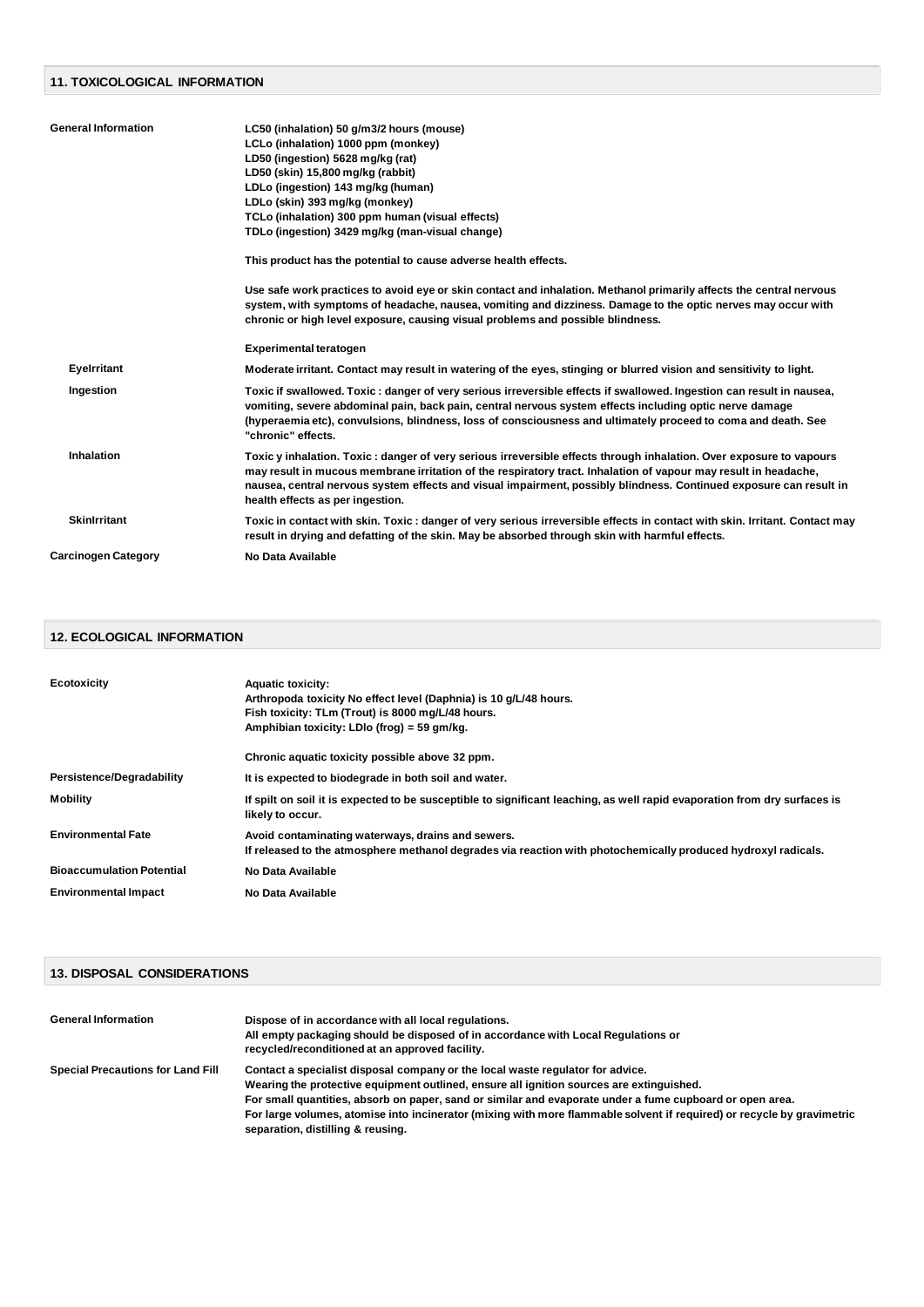# **14. TRANSPORT INFORMATION**

| <b>Land Transport</b>               |                                                        |
|-------------------------------------|--------------------------------------------------------|
| <b>Proper Shipping Name</b>         | <b>METHANOL</b>                                        |
| <b>Class</b>                        | 3 Flammable Liquids                                    |
| <b>Subsidiary Risk(s)</b>           | 6.1 Toxic and Infectious Substances - Toxic Substances |
| <b>ERG</b>                          | 131 Flammable Liquids - Toxic                          |
| <b>UN Number</b>                    | 1230                                                   |
| <b>Hazchem</b>                      | 2WE                                                    |
| <b>Pack Group</b>                   | Ш                                                      |
| <b>Special Provision</b>            | No Data Available                                      |
| Sea Transport<br><b>IMDG Code</b>   |                                                        |
| <b>Proper Shipping Name</b>         | <b>METHANOL</b>                                        |
| <b>Class</b>                        | 3 Flammable Liquids                                    |
| <b>Subsidiary Risk(s)</b>           | 6.1 Toxic and Infectious Substances - Toxic Substances |
| <b>UN Number</b>                    | 1230                                                   |
| <b>Hazchem</b>                      | 2WE                                                    |
| <b>Pack Group</b>                   | Ш                                                      |
| <b>Special Provision</b>            | <b>No Data Available</b>                               |
| <b>EMS</b>                          | FE,SD                                                  |
| <b>Marine Pollutant</b>             | No                                                     |
| <b>Air Transport</b><br><b>IATA</b> |                                                        |
| <b>Proper Shipping Name</b>         | <b>METHANOL</b>                                        |
| <b>Class</b>                        | 3 Flammable Liquids                                    |
| <b>Subsidiary Risk(s)</b>           | 6.1 Toxic and Infectious Substances - Toxic Substances |
| <b>UN Number</b>                    | 1230                                                   |
| Hazchem                             | 2WE                                                    |
| <b>Pack Group</b>                   | Ш                                                      |
| <b>Special Provision</b>            | <b>No Data Available</b>                               |

#### **15. OTHER INFORMATION**

| Key/Legend<br>< Less Than                                                                                                                                                                                                                                                                                                                                                                                                                                                                                                                                                                                              |  |
|------------------------------------------------------------------------------------------------------------------------------------------------------------------------------------------------------------------------------------------------------------------------------------------------------------------------------------------------------------------------------------------------------------------------------------------------------------------------------------------------------------------------------------------------------------------------------------------------------------------------|--|
| > Greater Than<br>atm Atmosphere<br><b>CAS Chemical Abstracts Service (Registry Number)</b><br>cm Square Centimetres<br>CO <sub>2</sub> Carbon Dioxide<br><b>COD Chemical Oxygen Demand</b><br><b>Degrees Celcius</b><br><b>Degrees Farenheit</b><br>g Grams<br>g/cm Grams per Cubic Centimetre<br>g/I Grams per Litre<br><b>HSNO Hazardous Substance and New Organism</b><br><b>IDLH Immediately Dangerous to Life and Health</b><br>immiscible Liquids are insoluable in each other.<br>inHg Inch of Mercury<br>inH <sub>2</sub> O Inch of Water<br><b>K</b> Kelvin<br>kg Kilogram<br>kg/m Kilograms per Cubic Metre |  |